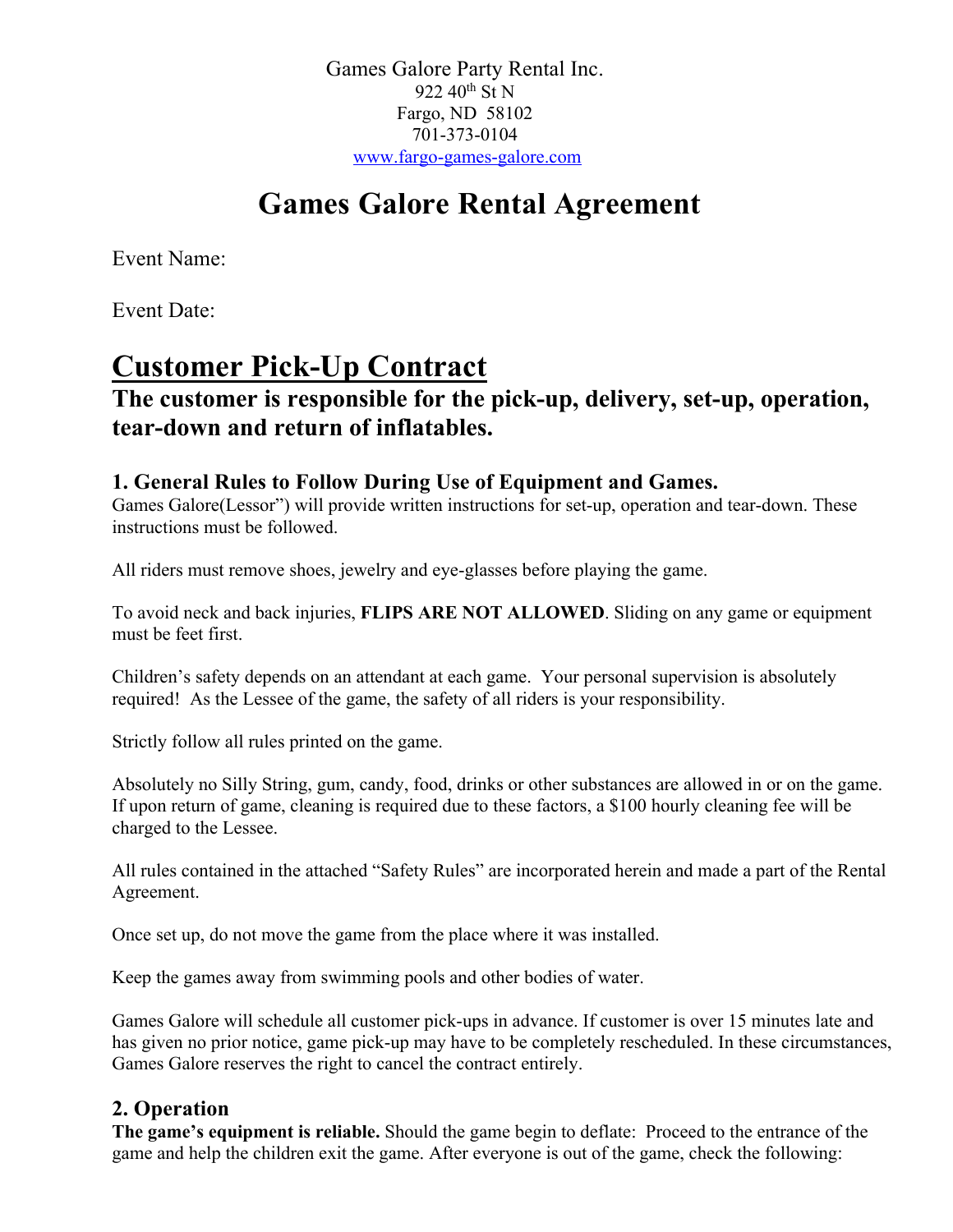1) The blower may have stopped, in which case check the cord connection at the outlet. The motors pull about 12 amps. Normal circuits will hold 15 amps, so if you have other things running on the same circuit the breaker will trip. Find another circuit. 2) The motor is still running but is not holding the game up. If this is the case, the intake on the motor may be blocked by a piece of paper or leaves. Remove the blockage and the motor will run normally. If the motor is running properly, there is no blockage and the game is still not working, there may be a major rip in the game. In this case, please immediately cease using the games, and call Games Galore for assistance 701-373-0104.

## **3. Safe Operation Acknowledgement**

Lessee acknowledges that he/she has been instructed about and fully understands the safe operation of the game that is the subject of this rental agreement. Lessee agrees to observe all safety precautions included herein and/or printed on the side of the game. Lessee also represents and warrants the safe return of the unit and hereby agrees to pay eight thousand five hundred dollars per game rented (\$8,500) if the game is not returned. There is a minimum \$100 charge and a subsequent \$100 per hour charge for repairs if the game is returned damaged due to Lessee's negligence.

## **4. Maintenance**

Lessee agrees to keep the game in the same condition as when received, ordinary wear and tear excepted.

## **5. Alterations and Attachments**

No alteration in or attachments to the game will be made without prior written approval of Lessor Games Galore.

## **6. Warranty**

Lessor warrants that the game leased under this Rental Agreement will be in good working order on the effective date of the Rental Agreement. The game is supplied and maintained subject to this warranty. This warranty is void if Lessee makes any unauthorized alterations to the game, places any unauthorized attachments to the game, or operates the game in a manner that is not consistent with these written instructions and/or any instructions printed on the side of the game. Lessor's obligation under this Rental Agreement warranty is limited to repair or replacement of the game unit when Lessor determines that it does not conform to this warranty. This warranty is in lieu of any and all other warranties expressed or implied, and of any and all obligations and of all liabilities on the part of the lessor for damages, including, but not limed to Consequential damages, arising out of or in connection with the use or performance of the game. Lessor reserves the right to replace the game pertaining to the Rental Agreement with another game of equal or greater value if the said game is not in safe or proper working order due to circumstances beyond Lessor's control.

### **7. Title to game**

Lessee agrees to keep the game in his/her custody and not to sublease, rent, sell, remove from the delivery address, or otherwise transfer such game unit. The game will remain the property of the Lessor and may be removed by Lessor at any time after the termination of this Rental Agreement.

## **8. Release of Liability**

The Lessee shall be in charge of the game operation and any other rental equipment and is fully responsible for its operation as well as return of all equipment including the game and all other rental equipment in good working order. Lessor and its officers, employees and agents is/are not responsible for injury occurring to the Lessee or to any other persons using the game, or any other rental equipment and the Lessee further agrees to hold the Lessor and its officers, employees and agents harmless from/against any cost incurred due to claims from anyone and for attorney's fees and related costs involving the use and return of the game or any other rental equipment should legal action become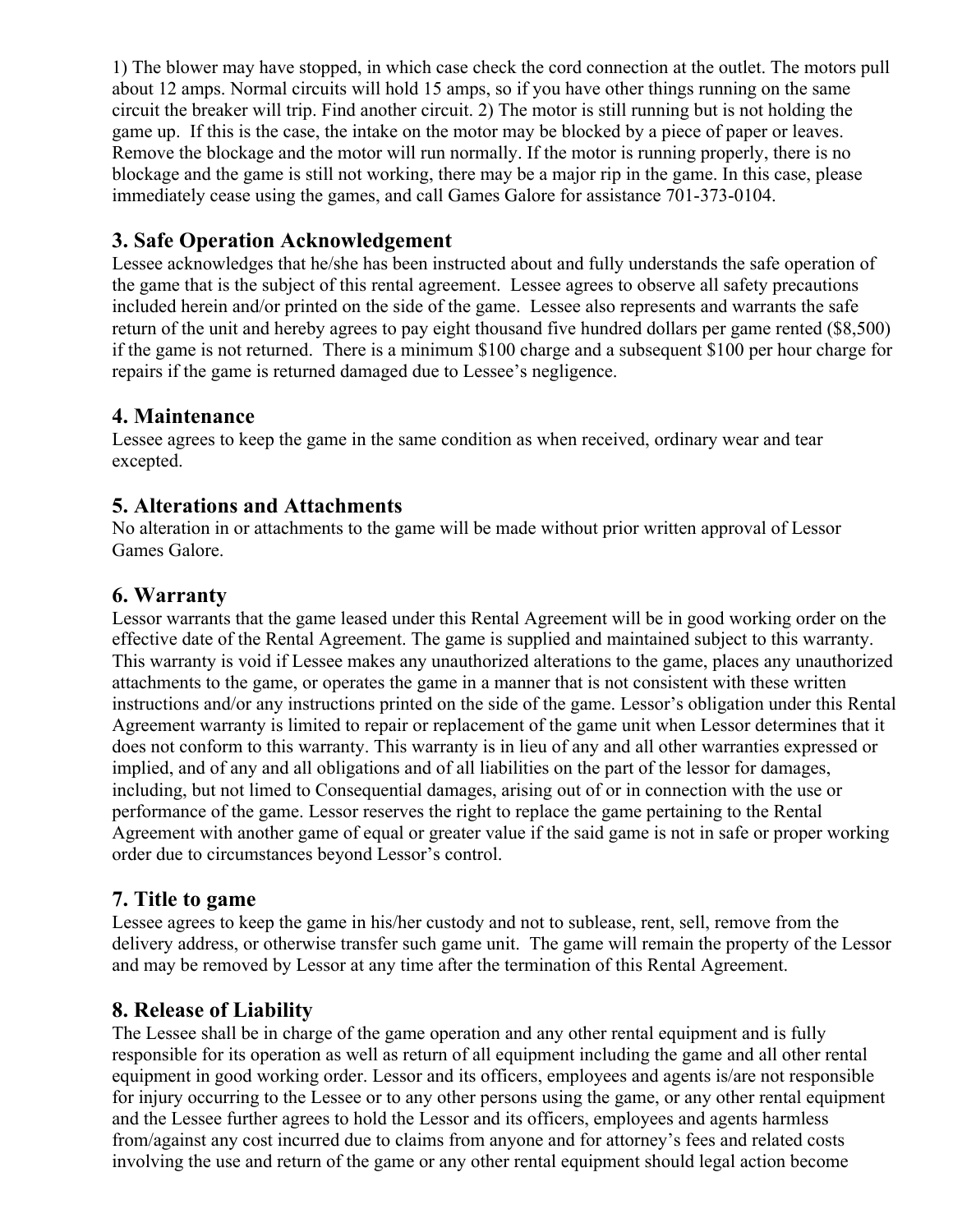necessary. Lessor and its officers, employees and agents are not responsible for any damage to the Lessee's property resulting from the delivery and/or operation of the game, including, but not limited to, any damage to Lessee's lawn and or grounds.

### **9. Entire Agreement**

The Rental Agreement constitutes the full agreement between Lessor and Lessee. Time is of the essence in this Rental Agreement. The receipt of the game and/or rental equipment that is the subject of this Rental Agreement is in good working order and repair and this is so acknowledged by Lessee. There will be a \$25 fee for returned checks.

### **10. Rain Policy**

Lessee agrees to pay 50% of the rental cost at the time of booking unless otherwise provided by the Lessor. The balance of the contract is to be paid on or prior to the equipment pickup.

## **11. Cotton Candy, Popcorn, Generators and other Electrical or Gas-Powered Equipment**

Lessee agrees to never service a game, rental equipment or unit when plugged into electrical outlet. Make sure unit is grounded. Plug unit into a grounded receptacle only. Be sure that the switch is in the OFF position before plugging unit in.

**Warning!** Never leave unit running unattended. Do not allow children to operate unit! Never fill generator with gasoline when engine is hot. Never operate rental equipment in a wet environment. Lessee has acknowledged the he or she has been full instructed as to the operation and safety procedures of rental equipment. Never touch hot or moving parts.

\*Lessee expressly agrees to abide by all temporary regulations issued by state, local or federal authorities relative to Covid 19, social distancing and mandatory face covering. Use of any equipment in a manner and/or conduct that runs contrary to any regulation is forbidden by Games Galore Party Rental and disavowed by and their insurers"

Lessor: Games Galore Party Rental Inc. By: \_\_\_\_\_\_\_\_\_\_\_\_\_\_\_\_\_\_\_\_\_\_\_\_\_\_\_\_\_\_\_\_\_\_\_\_\_\_ Date:

Authorized Representative for Games Galore Party Rental Inc.

Date: 12/29/2021

**Lessee:** \_\_\_\_\_\_\_\_\_\_\_\_\_\_\_\_\_\_\_\_\_\_\_\_\_\_\_\_\_\_\_\_\_\_\_\_\_\_ Date: \_\_\_\_\_\_\_\_\_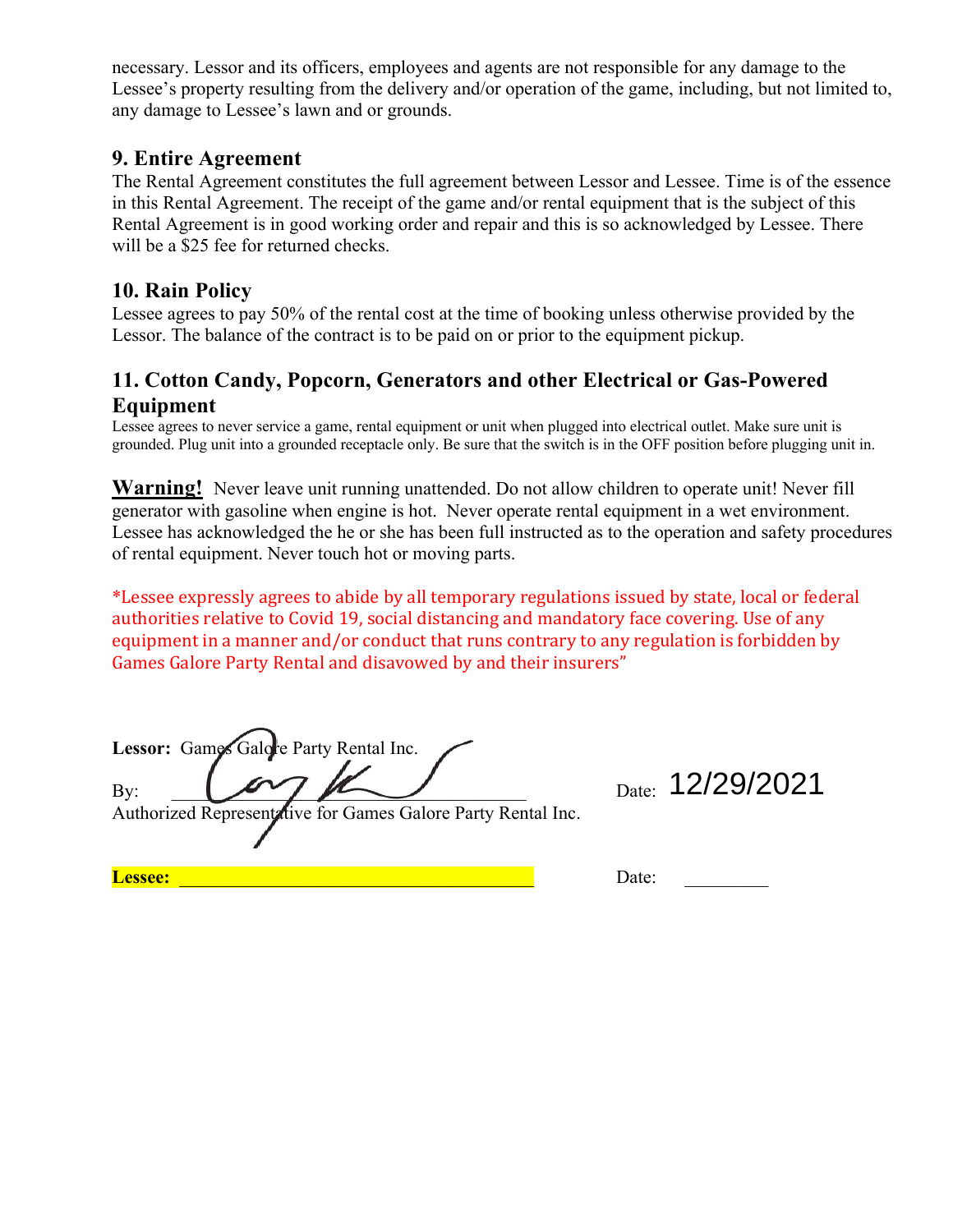#### Games Galore Party Rental Inc. 922 40<sup>th</sup> St N Fargo, ND 58102 701-373-0104 www.fargo-games-galore.com

### **Safety Rules**

Adult supervision of all children is required at all times.

Read and follow the rules printed on the actual bounce house or game you are renting.

Children in bounce house or game should be similar in age. Divide children by ages or general size and give each group their own time to bounce and jump in the bounce house or play on the game.

Children must remove shoes, jewelry and eyeglasses before entering bounce house or game.

Keep all sharp objects away from inflatable bounce houses and games.

Keep all pets away from bounce houses and games.

Keep all food, drinks and snacks away from bounce houses and games.

Stay out of bounce houses and games in strong wind or thunderstorms.

Bounce houses and games need to be deflated and not used in winds 20 MPH and higher.

Bounce houses and games need to be deflated during thunderstorms. After unit is deflated, please use mat to cover blower during rain or thunderstorms.

If the inflatable is deflated accidentally (i.e. due to temporary power outage), have all children sit quickly and then exit orderly through the door or emergency roof ceiling release. You will have plenty of time to get everyone out safely. After all children are safely out and away from the inflatable, then fix the problem.

Keep all party toys such as Silly String and other toys away from bounce houses and games. Silly String (and similar products) destroys the fabric; it is prohibited around Games Galore Party Rental Inc. inflatables.

Sign here to signify that you have read and understand all the items listed and explained above.

Print Name: <u>\_\_\_\_\_\_\_\_\_\_\_\_\_</u>

Signature:\_\_\_\_\_\_\_\_\_\_\_\_\_\_\_\_\_\_\_\_\_\_\_\_\_\_\_\_\_\_\_\_\_ Date: \_\_\_\_\_\_\_\_\_\_\_\_